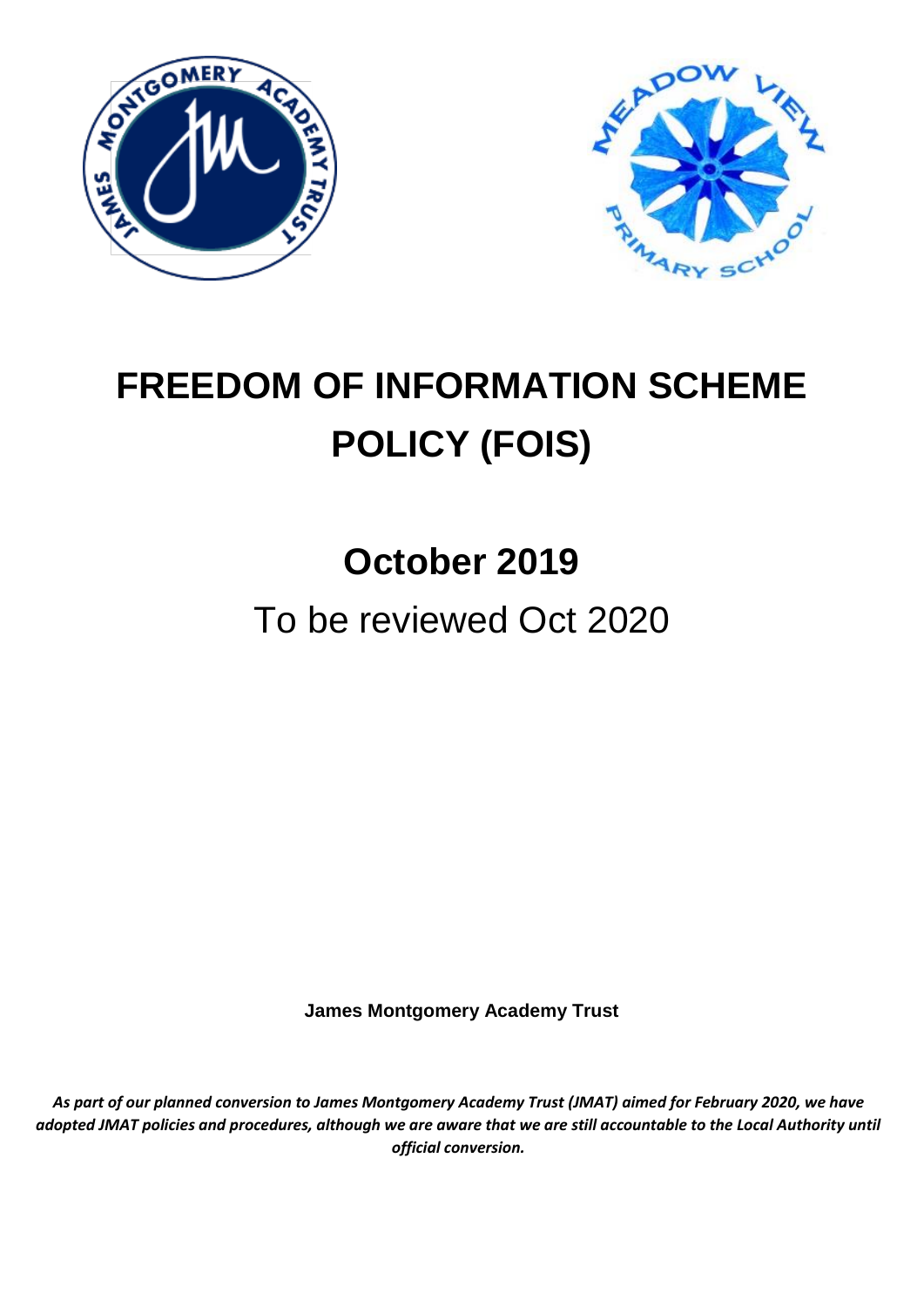#### **Statement of Intent**

The James Montgomery Academy Trust (JMAT) as an educational provider, has an obligation to publish a freedom of information statement, outlining how we will meet our duties under the Freedom of Information Act 2000 and associated regulations. The development and effective implementation of this policy fulfils that requirement.

More specifically, this policy outlines:

- How our schools will respond to requests from individuals for access to information held about them.
- Our school's policy and procedures for the release and publication of private data and public records.
- Our school's policy and procedures for providing applicants with advice and assistance throughout the duration of their requests.

It also clarifies our position regarding the appropriate limit to the costs incurred by the school in obtaining any requested information, and on charging fees for its provision.

#### **Legal framework**

This policy has due regard to the following legislation:

- The Data Protection Act 1998
- The Freedom of Information Act 2000
- The Freedom of Information and GDPR 2018

This policy also has due regard to guidance, including, but not limited to, the following:

- Information Commissioner's Office 'Model publication scheme' 2016
- Information Commissioner's Office 'Duty to provide advice and assistance (section 16)' 2016
- Ministry of Justice 'Lord Chancellor's Code of Practice on the management of records issued under section 46 of the Freedom of Information Act 2000' 2009

This policy will be viewed in conjunction with the Data Protection Policy

#### **Accepting requests for information**

The school will only accept a request for information which meets all of the following criteria:

- It is in writing
- It states the name of the applicant and an address for correspondence
- It describes the information requested
- A request will be treated as made in writing if it meets all of the following requirements:
- It is transmitted by electronic means
- It is received in legible form
- It is capable of being used for subsequent reference

The school will publish details of its procedures for dealing with requests for information on the website, which includes:

- A contact address and email address
- A telephone number
- A named individual to assist applicants with their requests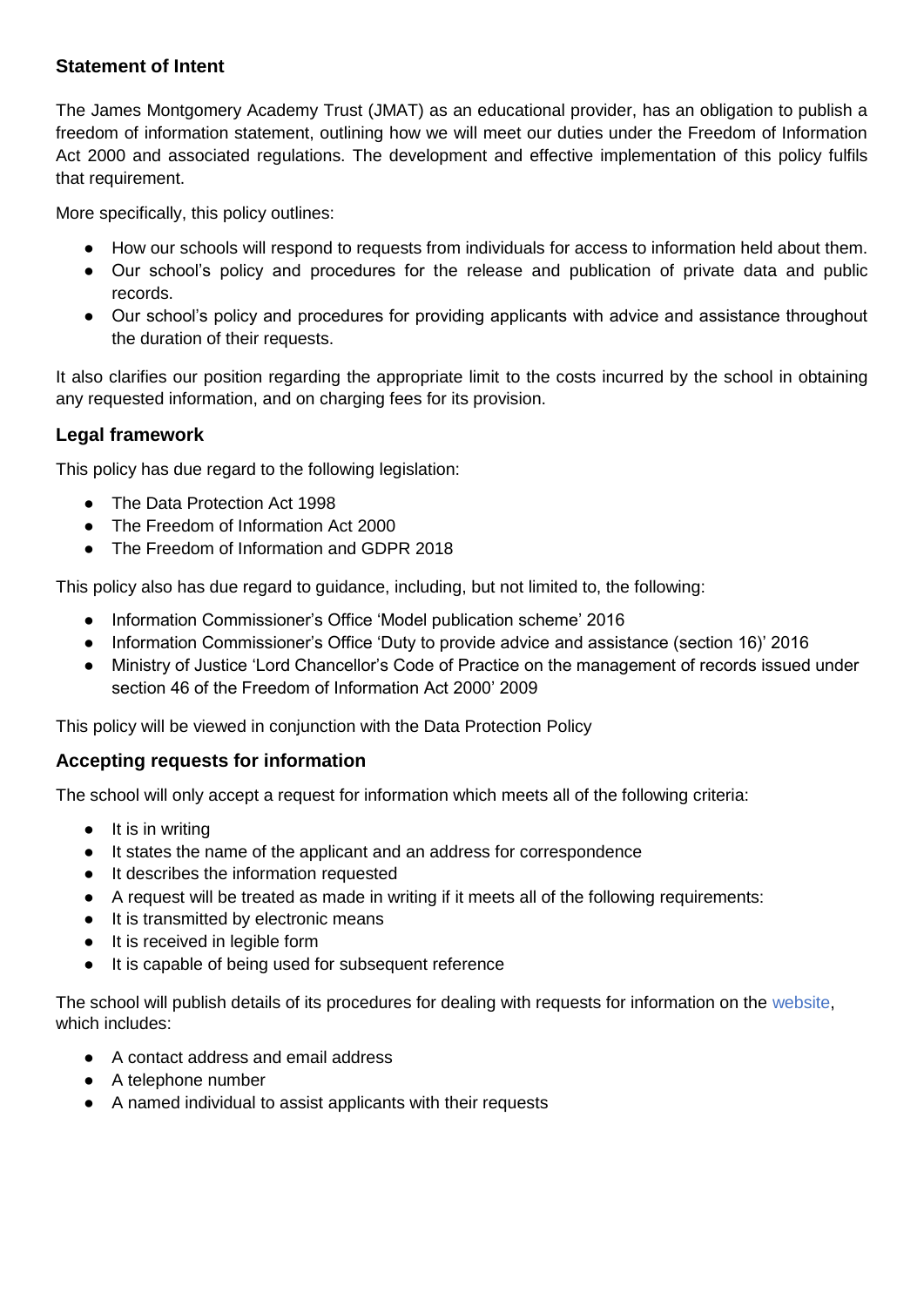#### **General right of access to information held by the school**

Provided that the request complies with this policy, the school will, no later than 20 working days from receipt of the request, comply with its duty to:

- Confirm or deny to any person making a request for information to the school, whether it holds information of the description specified in the request.
- Provide the documentation, if the school confirms that it holds the requested information.

The school will not comply to respond within 20 working days where:

- The school reasonably requires further information to meet a freedom of information request, has informed the applicant of this requirement, but was not subsequently supplied with that further information.
- The information is no longer readily available as it is contained in files that have been placed in archive storage or is difficult to access for similar reasons.
- A request for information is exempt under Section 2 of the Freedom of Information Act 2000.
- The cost of providing the information exceeds the appropriate limit.
- The request is vexatious.
- The request is a repeated request from the same person made within 60 consecutive working days of the initial one.
- A fee notice was not honoured.

Where information is, or is thought to be, exempt, the school will, within 20 working days, give notice to the applicant which:

- States the fact.
- Specifies the exemption in question.

The information provided to the applicant will be in the format that they have requested, where possible.

Where it is not possible to provide the information in the requested format, the school will assist the applicant by discussing alternative formats in which it can be provided.

The information provided will also be in the language in which it is held, or another language that is legally required. If the school is required to translate any information, it will do so.

If, under relevant disability and discrimination regulations, the school is legally obliged to provide the information in other forms and formats, it will do so.

#### **The appropriate limit**

The school will not comply with any freedom of information request that exceeds the statutorily imposed appropriate limit of £450.

When determining whether the cost of complying with a freedom of information request is within the appropriate limit, the school will take account only of the costs we reasonably expect to incur in relation to:

- Determining whether it holds the information.
- Locating the information, or a document which may contain the information.
- Retrieving the information, or a document which may contain the information.
- Extracting the information from a document containing it.

Costs related to the time spent by any person undertaking any of the activities outlined in this policy on behalf of the school, are to be estimated at a rate of £25 per person per hour.

Where multiple requests for information are made to the school within 60 consecutive working days of each other, either by a single person or by different persons who appear to be acting in concert, the estimated cost of complying with any of the requests is to be taken to be the total costs to the school of complying with all of them.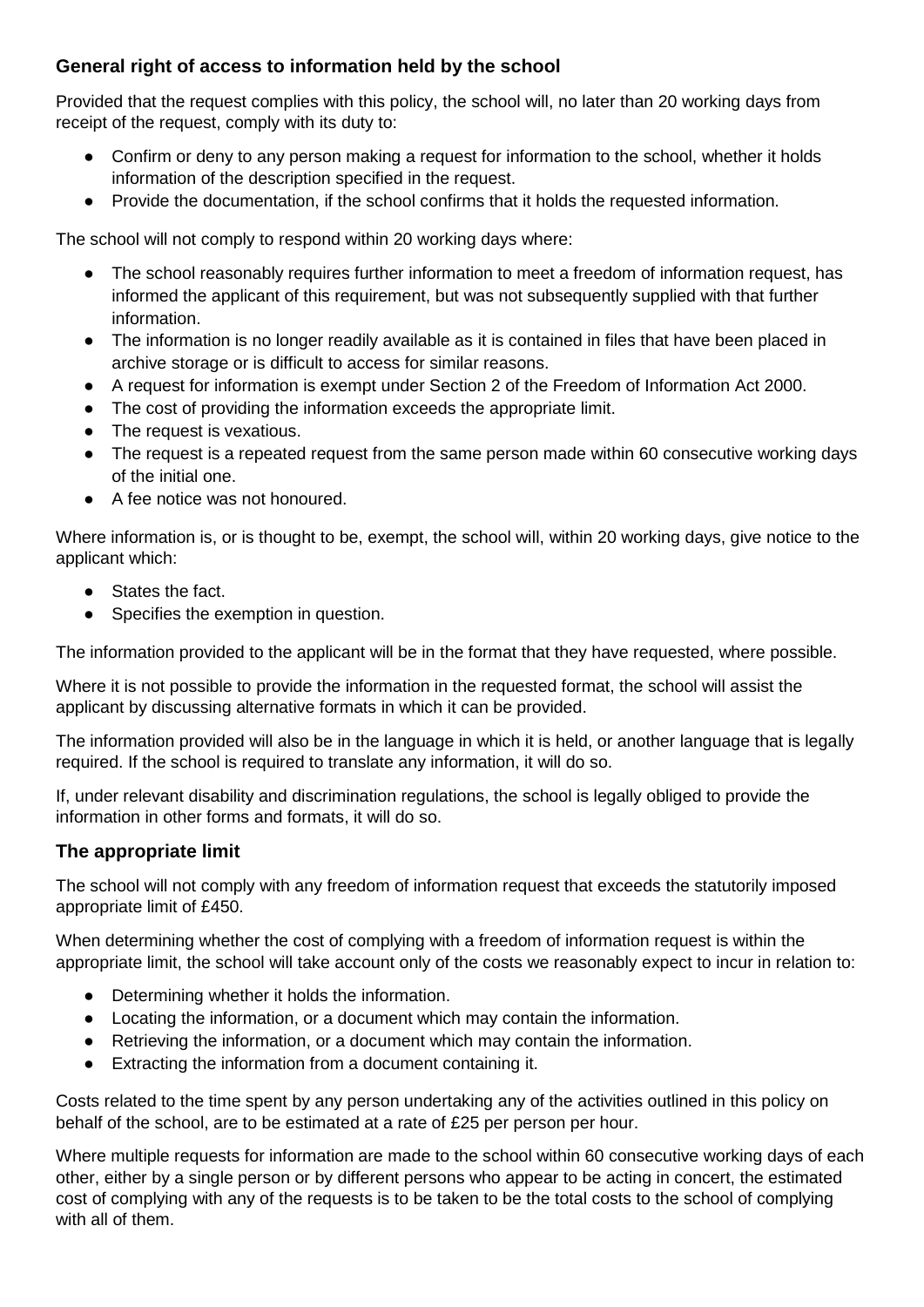#### **Charging fees**

The school may, within 20 working days, give an applicant who has requested information from the school, a written notice stating that a fee is to be charged for the school's compliance.

Charges may be made for disbursements, such as the following:

- Photocopying
- Postage and packaging
- Costs directly incurred as a result of viewing information

Fees charged will not exceed the total cost to the school of:

- Informing the person making the request whether we hold the information.
- Communicating the information to the person making the request.

Where a fee is to be charged, the school will not comply unless the requested fee (where applicable) is paid within a period of three months, beginning with the day on which the fees notice is given to the applicant.

The school will not take into account any costs which are attributable to the time spent by persons undertaking any of the activities mentioned in the section above.

When calculating the 20<sup>th</sup> working day in which to respond to a freedom of information request, the period beginning the day on which the fee notice is given to the applicant and ending with the day on which the fee is received, will be disregarded.

#### **Means by which communication is to be made**

Where, on making a request for information, the applicant expresses a preference for communication by any one of the following means, the school will, as far as is practicable, give effect to that preference:

- The provision to the applicant of a copy of the information in permanent form or in another form acceptable to the applicant.
- The provision to the applicant of a reasonable opportunity to inspect a record containing the information.
- The provision to the applicant of a digest, or summary of the information, in permanent form or in another form acceptable to the applicant.

#### **Providing advice and assistance**

The school will meet its duty to provide advice and assistance, as far as is reasonable, to any person who proposes to make, or has made, requests for information to the school.

The school may offer advice and assistance in the following circumstances:

- If an individual requests to know what types of information the school holds and the format in which it is available, as well as information on the fees regulations and charging procedures.
- If a request has been made, but the school is unable to regard it as a valid request due to insufficient information, leading to an inability to identify and locate the information.
- If a request has been refused, e.g. due to an excessive cost, and it is necessary for the school to assist the individual who has submitted the request.

The school will provide assistance for each individual on a case-by-case basis; examples of how the school will provide assistance include the following:

- Informing an applicant of their rights under the Freedom of Information Act 2000
- Assisting an individual in the focus of their request, e.g. by advising of the types of information available within the requested category
- Advising an applicant if information is available elsewhere and how to access this information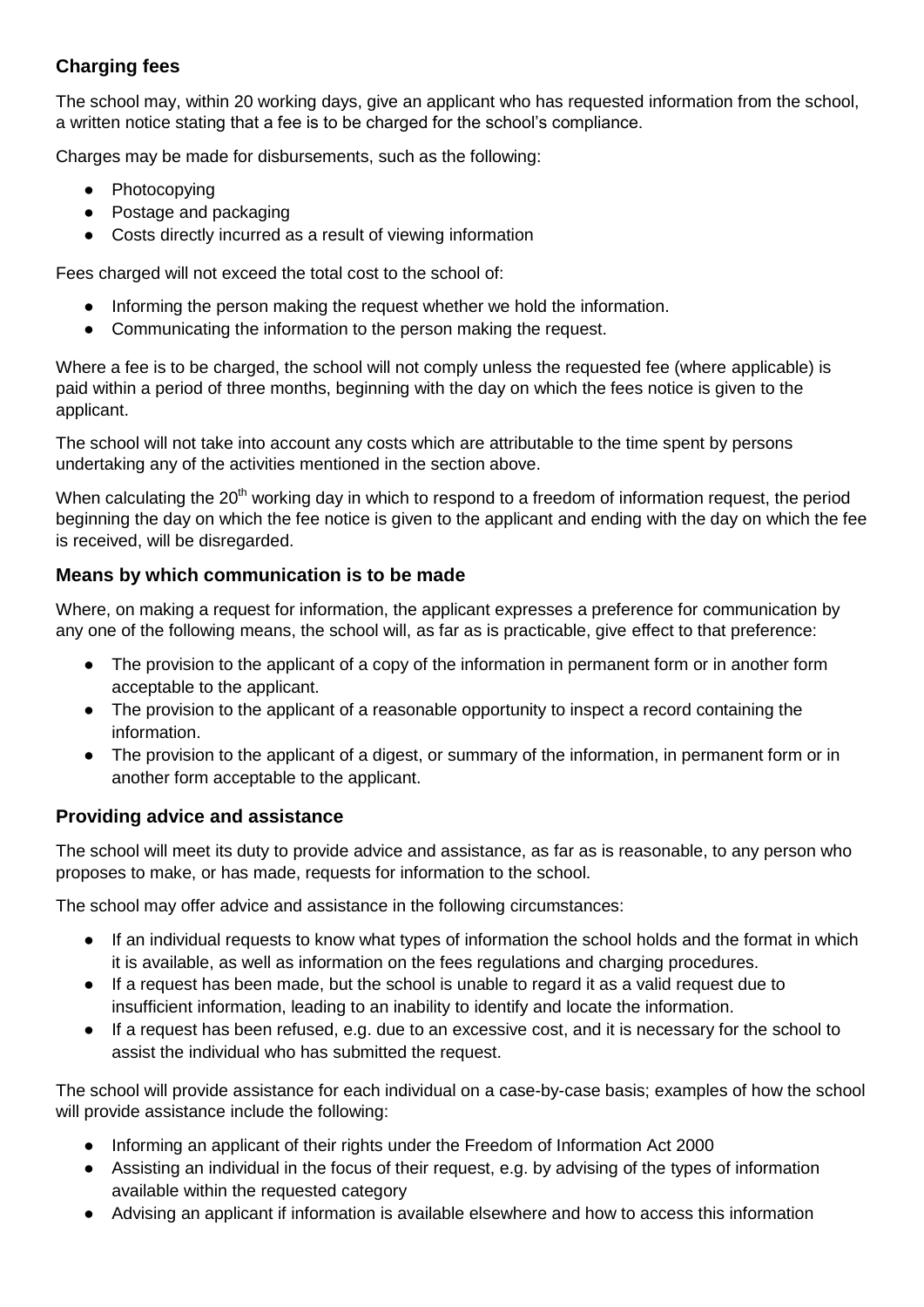Keeping an applicant informed on the progress of their request

In order to provide assistance as outlined above, the school will engage in the following good practice procedures:

- Make early contact with an individual and keep them informed of the process of their request.
- Accurately record and document all correspondence concerning the clarification and handling of any request.
- Give consideration to the most appropriate means of contacting the applicant, taking into account their individual circumstances.
- Discuss with the applicant whether they would prefer to receive the information in an alternative format, in cases where it is not possible to provide the information requested in the manner originally specified.
- Remain prepared to assist an applicant who has had their request denied due to an exemption.

The school will give particular consideration to what level of assistance is required for an applicant who has difficulty submitting a written request.

In circumstances where an applicant has difficulty submitting a written request, the school will:

- Make a note of the application over the telephone and then send the note to the applicant to confirm and return – the statutory time limit for a reply would begin here.
- Direct the individual to a different agency that may be able to assist with framing their request.

NB. This list is not exhaustive and the school may decide to take additional assistance measures that are appropriate to the case.

Where an applicant's request has been refused either because the information is accessible by other means, or the information is intended for future publication or research, the school, as a matter of good practice, will provide advice and assistance.

The school will advise the applicant how and where information can be obtained, if it is accessible by other means.

Where there is an intention to publish the information in the future, the school will advise the applicant of when this publication is expected.

If the request is not clear, the school will ask for more detail from the applicant in order to identify and locate the relevant information, before providing further advice and assistance.

If the school is able to clearly identify the elements of a request, it will respond following usual procedures and will provide advice and assistance for the remainder of the request.

If any additional clarification is needed for the remainder of a request, the school will ensure there is no delay in asking for further information.

If an applicant decides not to follow the school's advice and assistance and fails to provide clarification, the school is under no obligation to contact the applicant again.

If the school is under any doubt that the applicant did not receive the advice and assistance, the school will re-issue it.

The school is not required to provide assistance where an applicant's request is vexatious or repeated, as defined under Section 14 of the Freedom of Information Act 2000.

The school is also not required to provide information where the cost of complying with a request exceeds the limit outlined in the Freedom of Information Act 2000. In such cases, the school will consider whether any information can be provided free of charge if the applicant refuses to pay the fee.

A record will be kept by the Head of School/headteacher in the school office of all the advice and assistance provided.